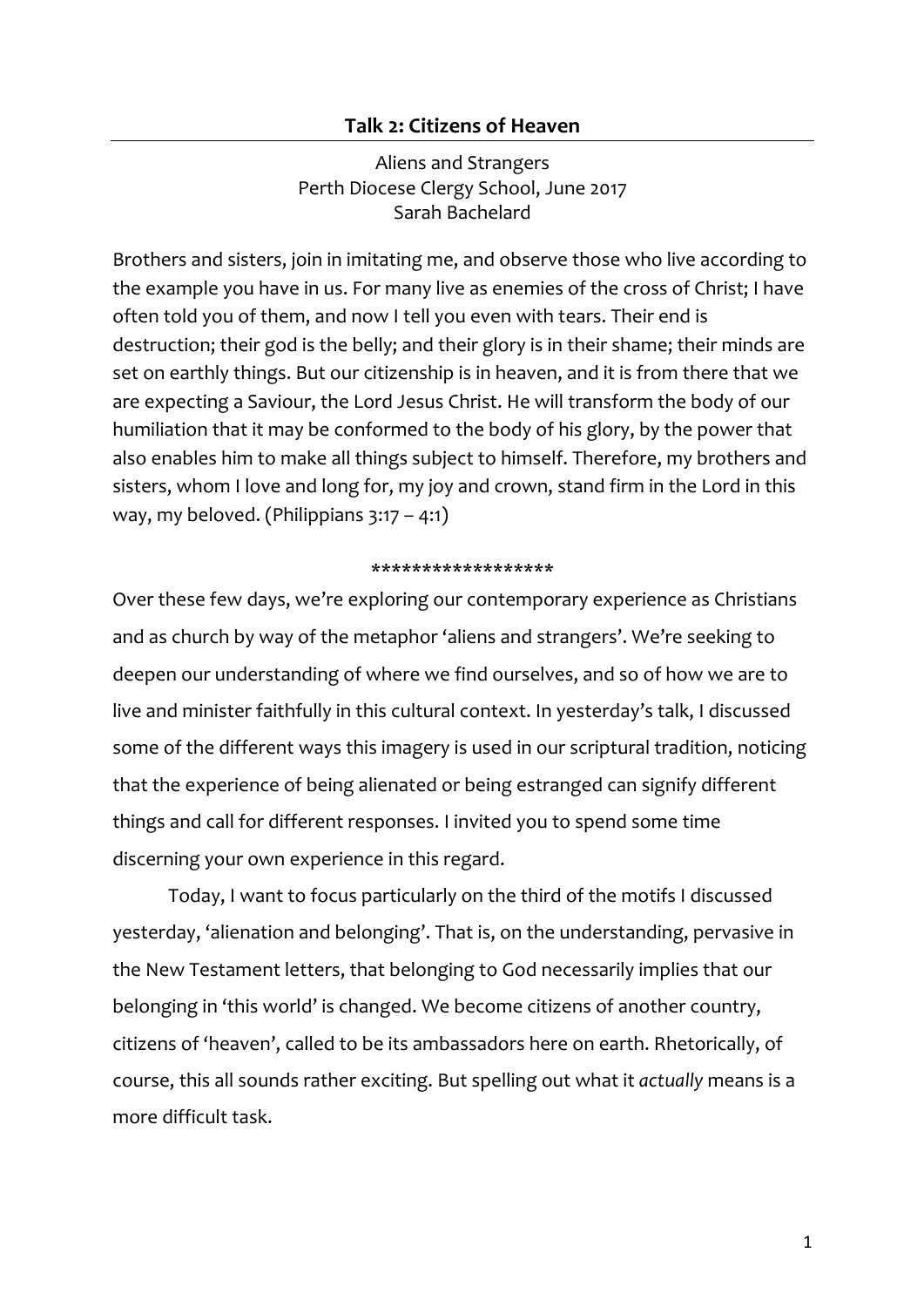To begin, we need to beware of taking this metaphor too literally, thinking of 'heaven', this 'far country', as an 'elsewhere'. In the life of discipleship, the life of faith, we're being drawn into a different kind of belonging, a different source for our identity, yes – but this is realised here, in this world, starting where we are. Jesus said: 'The kingdom of God is not coming with things that can be observed; nor will they say, "Look, here it is!" or "There it is!" For, in fact, the kingdom of God is among you' (Luke 17: 20-21). The shift in our citizenship is not between 'here' and 'there', physical earth and spiritual heaven – as if we're 'beamed up' and have no further care for what happens here 'below'. It's much more like a distinction between two forms of life, two ways of being. So how might we characterise this distinction?

In one, call it 'earthly' belonging, we receive our identity from one another. We are defined by criteria or categories that are important in our social world. These may start as purely descriptive. Someone is born of a certain gender, family, tribe and so on. In practice, however, these descriptive categorisations almost inevitably come to involve dualistic judgements of better and worse, insider and outsider, pure and impure. In St Paul's context, the most significant of these valuations distinguished between Jew and Gentile, citizen and non-citizen, slave and free, male and female. In our context – well – you fill in the blanks: male and female (still), straight and gay, white and black, rich and poor, leaners and lifters, citizens and queue jumpers. And for us, as much as for Paul, the identity we're given determines how we're allowed to belong and participate in our communities, the extent of our freedom to be.

When we receive our identity from God, on the other hand, all these 'worldly' categorisations are rendered void or at least seriously relativised. They're no longer what determine our belonging and value, for, as Paul expressed it, 'there is no such thing as Jew and Greek, slave and free, male and female. For you are all one in Christ Jesus' (Galatians 3:28). 'Belonging to God's people', Rowan Williams has said: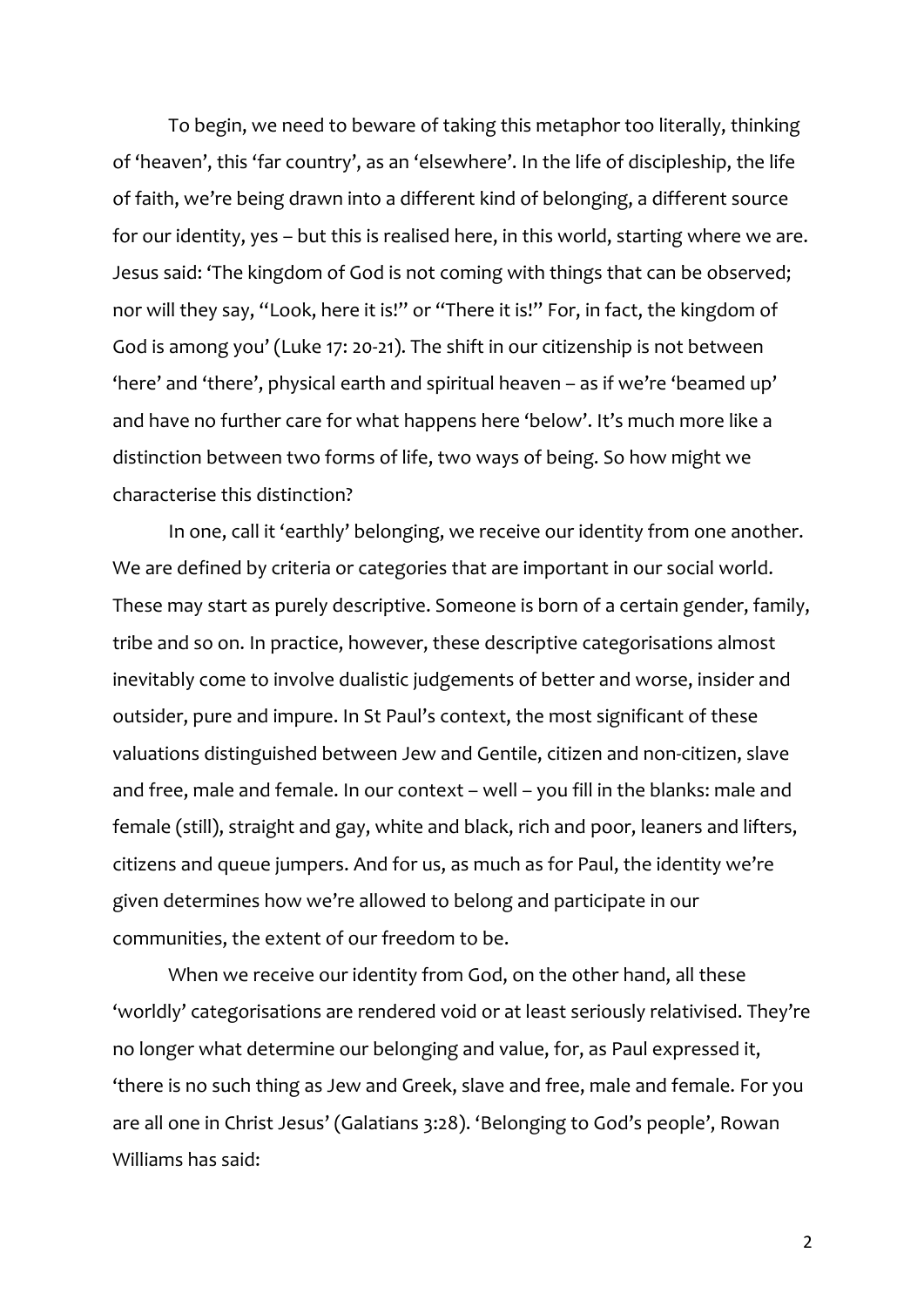is being neither a Jew nor a Gentile; it's a third reality beyond the rival identities of different sorts of insider – the insideness of the Jew confident in God's choice of Israel, the insideness of the Roman citizen. There is something [he says] potentially larger than both these kinds of belonging, a new belonging simply as a human being invited by God into intimacy with the eternal.<sup>1</sup>

Williams goes on to say that when Paul writes to the Philippians (in the passage we've just read) that 'our citizenship [*politeuma*] is in heaven', he's saying that: 'Our citizenship, our civic belonging, is not defined by the society we belong to here, but in heaven. We are citizens together of a reality which is not just any bit of this earth, its business and its politics. This citizenship, created by God, is open for all'.<sup>2</sup>

So, there's a picture – and what a picture it is! It speaks of freedom and the possibility of a *universal* community, a belonging from which *no one* need be excluded, generated at *no one's* expense. But how does this new belonging show up in our way of being here on earth? How do we realise it? And how do we help open it as a live possibility for others?

# **Being Citizens of Heaven**

Let's take a moment to reflect on this ... what's your experience? What does it actually mean for you to have your identity sourced in God, given by God? How do you experience yourself and your possibilities differently? How are you changing? *Are* you changing? Is it making any difference? ...

These are searching questions. As **I** think about it in terms of my own story, three things stand out. The first is that – slowly and with many backslidings, I am learning to live more and more as a 'listener', responsive to the call of what theologian James Alison has called 'another Other' and less determined by what I or others prescribe as the identity I should live out. Years ago, I approached life

<sup>&</sup>lt;sup>1</sup> Rowan Williams, *Meeting God in Paul* (London: SPCK, 2015), p.32.

<sup>&</sup>lt;sup>2</sup> Williams, *Meeting God in Paul*, p.47.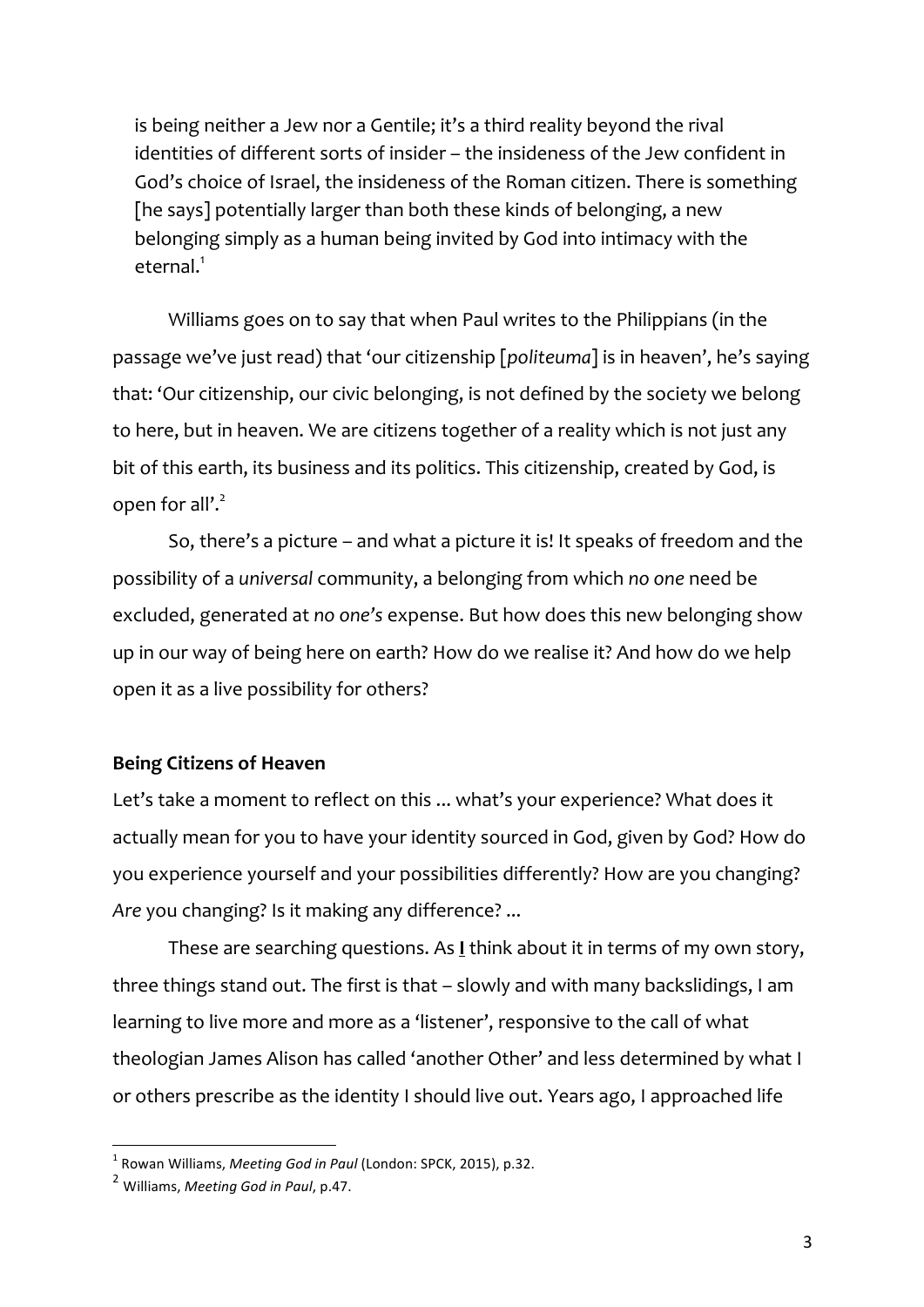very differently. I had always wanted to make a 'contribution', to live 'well', but a few things hadn't gone my way and there was a lot about myself and my situation I was dissatisfied with. I seemed to be stuck, failing to do the good I wanted to do, failing to be who I thought I should be. So – at one point – armed with a fair whack of positive thinking and strategic planning, I decided to *make* something of myself ... Yeah, well, *that* went well ...! After two solid years of trying hard, nothing really had changed. Finally, at the end of my own resources, exhausted and despairing, I gave up. And then, one morning, I woke up with the words of Mary in my head: 'Let it be unto me according to your word'.

And suddenly I saw what I'd been doing – rushing around, telling my life – telling God – what and how things *should* be. But I hadn't been listening at all. In that moment, I realised I didn't have a clue what my life was about and even less of a clue how to make it happen. And, actually that was a turning point – the moment I committed to a disciplined practice of stillness and silence, a practice of meditation, so that at last I might be open to hear. This was the moment when finally I dared entrust myself, wholly; really to rest in God. There was a sense of letting myself go, letting God take my weight. I gave up trying to make a success of my life, trying to make myself good.

A second change flowed from this. Gradually, I found myself living less defensively and less attached to how things look. As I seek to listen and follow where I'm led, entrusting my life to God, I'm less threatened by the fear of judgement and failure. A consequence I've noticed is that I'm more able to acknowledge and own up to the bits of myself I wish were otherwise, my 'shadow', as well as all the ways I try to justify my existence. Don't get me wrong – my tendencies to self-justification and being 'right' are still well and truly in place. I like it when people like me; I'm anxious about getting things wrong. But I see these patterns more clearly and they do determine me less. There's a lessening of the pressure to 'make it' in the eyes of others or even in my own eyes – obedience has become the more important thing. Writing to the Corinthians, Paul said: 'it is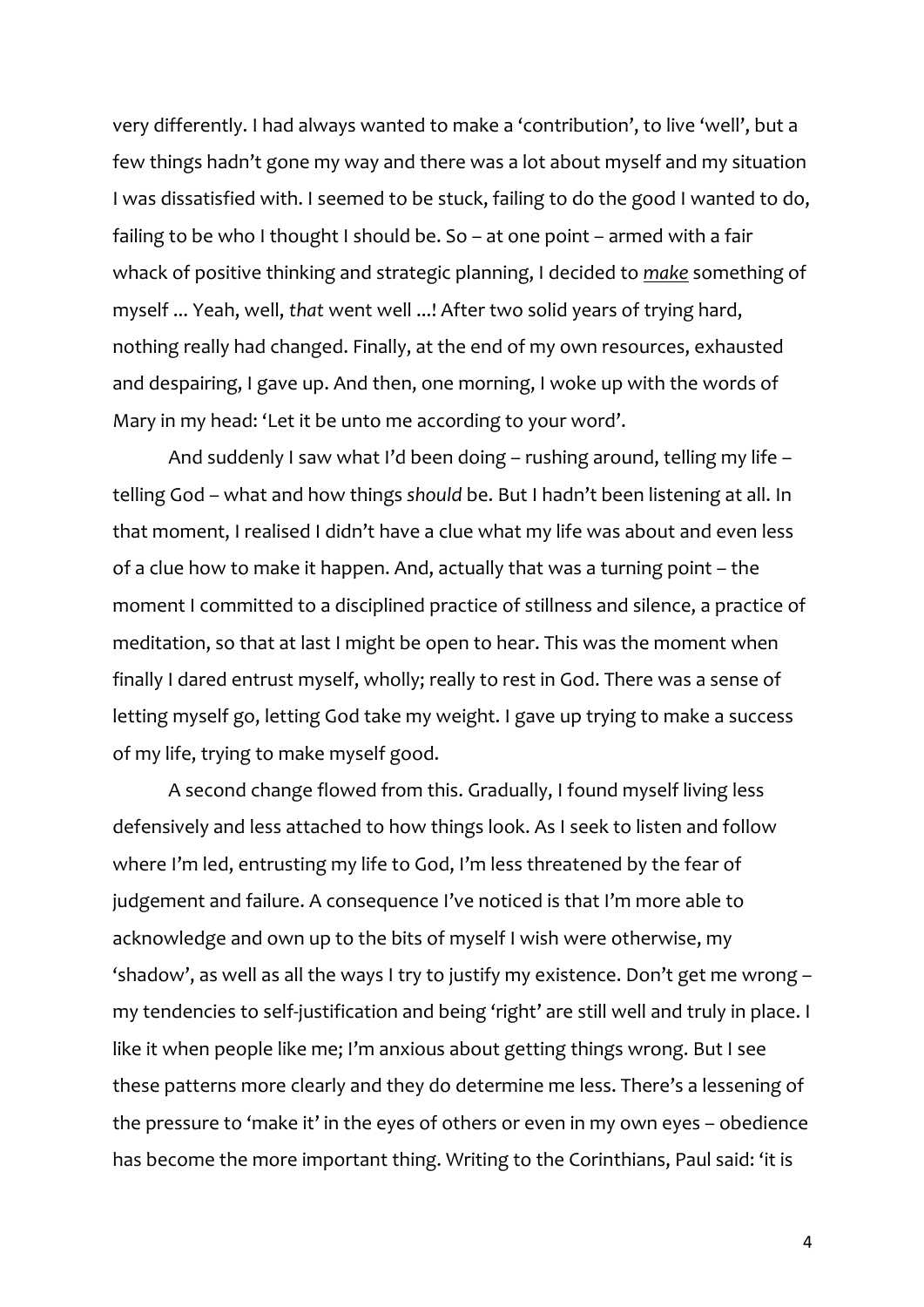required of stewards that they be found trustworthy. But with me it is a very small thing that I should be judged by you or by any human court. I do not even judge myself' (1 Cor. 4: 2-3). As I read him, this isn't about evading proper accountability or self-reflection. It's just that to become a citizen of heaven is more and more to entrust even our meaning to God: 'Beloved, we are God's children now; what we will be has not yet been revealed' (1 John 3:2).

And finally, in all this, I'm noticing the growth in myself of what feels like authentic hope. In fact, it's as though I now know what is meant by Christian hope. Not that I'll be rescued from all suffering, all injustice, all dying. It's more that in the very midst of experiences of uncertainty, fear, betrayal and loss, I'm aware of the direction where life is and this sustains me. The best way I can describe it is the sense of being drawn deeper and deeper into the stubborn faith that, if I just remain open and as true as I can, I will be met; that even when I can't see the whole, my attempts to live truthfully and responsively matter, and are part of something real coming to be in me – and in the world.

You might resonate with some of this. Or your experience may be different. Growing into citizenship of heaven is not a cookie cutter process. Depending on how you've been hurt and what needs healing and reconciling in you, depending on where you're stuck and the gifts you've received, there'll be a different emphasis in your journey of salvation and sanctification. The lives of the saints, after all, are utterly individual. But there are underlying dynamics that are common. There is growing wholeness, peace and contentment born of wounds and personal dividedness integrated and accepted. There is patience and nonanxiousness, lightness and deepening capacity for joy. 'For freedom Christ has set us free', and we recognise it when we experience this freedom in ourselves and see it growing in others.

It's a freedom, writes Williams, from 'the passionate self-concern that seeks its own security, the fear that others are doing better or are more deeply loved than we are .... It is a freedom for new kinds of relationship in which we are at last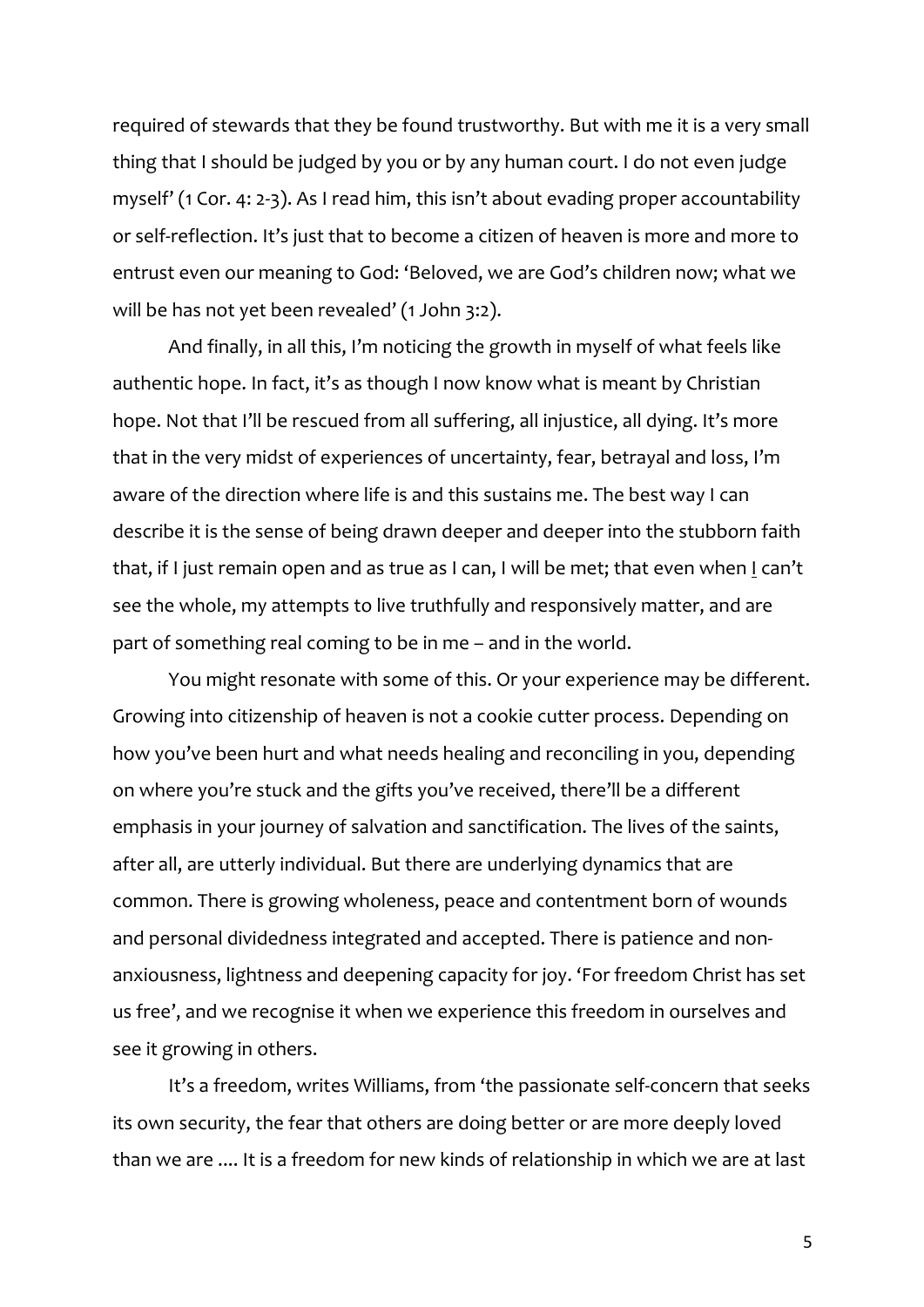able to contribute to each other's life and well-being instead of threatening and feeling threatened by each other'. In other words, he goes on: 'Christian freedom is the liberty to let God do God-like things in you – to give life, to promise forgiveness and reconciliation, to communicate hope in word and action'. $^3$ 

Of course, none of this means we're immune to the ordinary struggles of human existence. We still doubt and get anxious and are hurt, we yield ourselves only slowly and sometimes very painfully. At times, for all our listening it feels like we can't find our way and the future seems full of threat. But we keep going. And more and more we find ourselves resonating with the words of Peter when Jesus asked him if he wanted to go back to his old existence: 'Lord, to whom can we go? You have the words of eternal life' (John 6:68).

## **Standing Firm in the Lord**

So this is who we, the church, are called to be – citizens of heaven, alive on the other side of the death of our old identities, 'standing firm in the Lord' and bearing this freedom to those around us. For the first Christian communities, this way of being put them seriously at odds with their culture. Their refusal to observe the civic religion of the Roman empire, their reinterpretation of the Hebrew tradition in the light of Christ, their subversion of established boundaries between Jew and Gentile, slave and free, rendered them joyful, but also vulnerable. Vulnerable to being sacrificed by religious and political systems bent on preserving the status quo. Following Christ they became outsiders to the world they had known. Hence their self-designation as aliens and strangers.

We too can feel ourselves on the 'outer' of contemporary culture – we can be treated with hostility (at least in certain circles) or not taken seriously, even if we're deemed not so often dangerous as annoying and irrelevant. It's a short step from here to construe our experience as being the same as that of the early church, to tend to feel ourselves a little bit persecuted, victims of an

<sup>&</sup>lt;sup>3</sup> Williams, *Meeting God in Paul*, pp.36-37.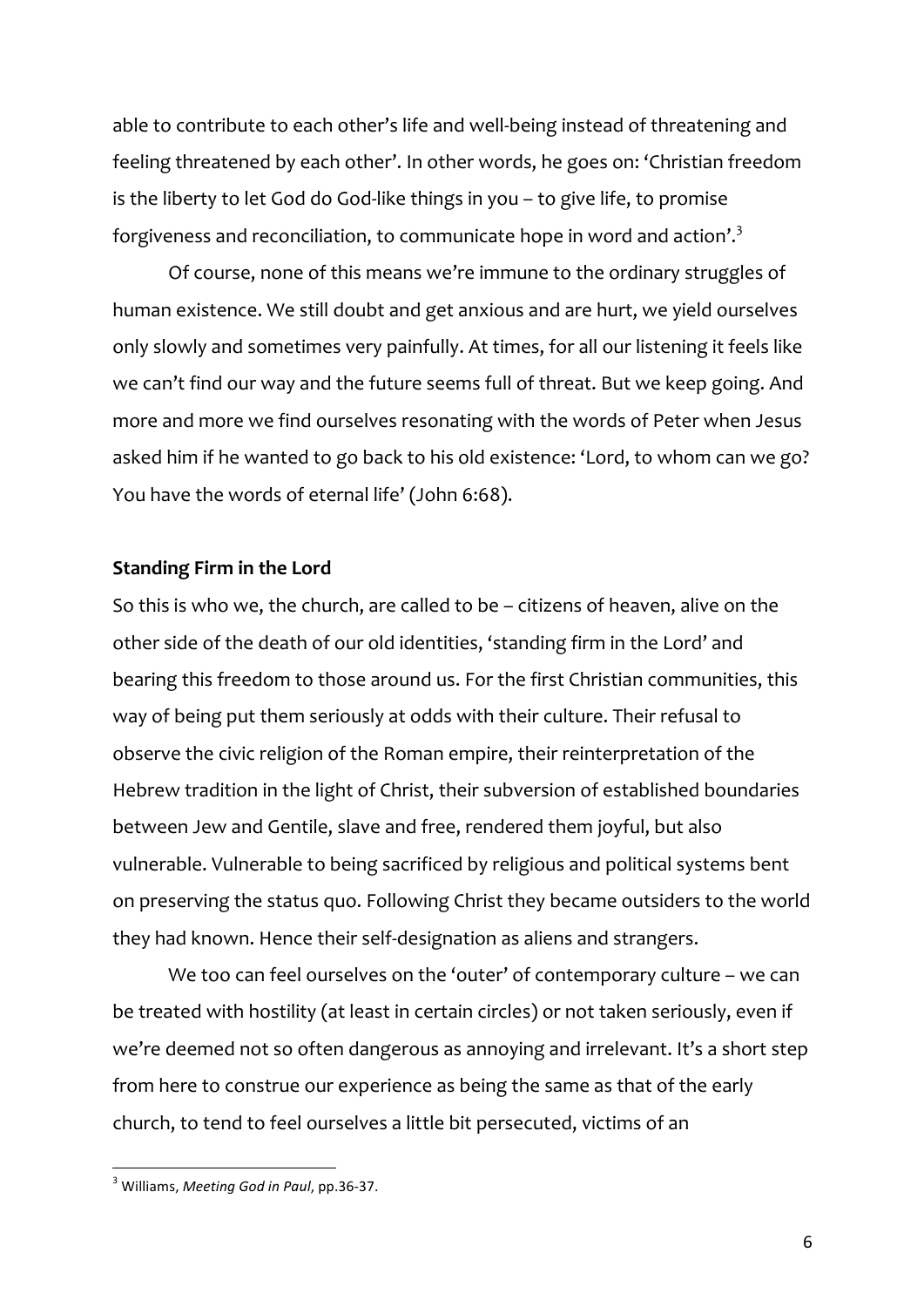unsympathetic 'world'. It's a short step – but, for the Anglican Church in Australia, I think it is in most instances a false step, and potentially profoundly misleading.

This is not only because there's a difference between real persecution and the loss of cultural privilege. It's also that, in my experience, the dynamics that characterise the worst of what Paul called 'the world' are deeply internal to our church. Remember the world's way? It's to define people's belonging and status according to criteria that involve judgements of better and worse, insider and outsider, pure and impure, success and failure. Unless or until we fall on the wrong side of these criteria, we may not notice how pervasive they are in our church communities. But it seems to me that the reason so many people want nothing to do with us is because they have found themselves there and been profoundly hurt or betrayed.

They have been ostracised and even cast out of fellowship, deemed an embarrassment, because of divorce or because they or their children are gay. The social distinctions of country towns are more often maintained than subverted by parish life, and for most people church is not a safe place to admit their real vulnerabilities or failures. Everyone is trying so hard to be good and look saved, that there's little room to express real doubt, or tell the truth about our deepest struggles or confront abuses of power. And when certain Australian bishops have confronted such abuses in the church, it's been members of the church, fellow 'Christians' – not the so-called world – who have shunned them.

All too often, then, the church operates *just like* the 'world', as what James Alison has called another 'system of goodness', $4$  its members seeking to be assured of their righteousness by distinguishing themselves from all they deem not quite up to scratch, not quite like 'us'. For this reason, many people experience the church as alienating them from the truth of themselves and their lives, and from authentic belonging in a larger and more gracious whole.

<sup>&</sup>lt;sup>4</sup> James Alison, *Undergoing God: dispatches from the scene of a break-in* (London: Darton, Longman and Todd, 2006), p. 201.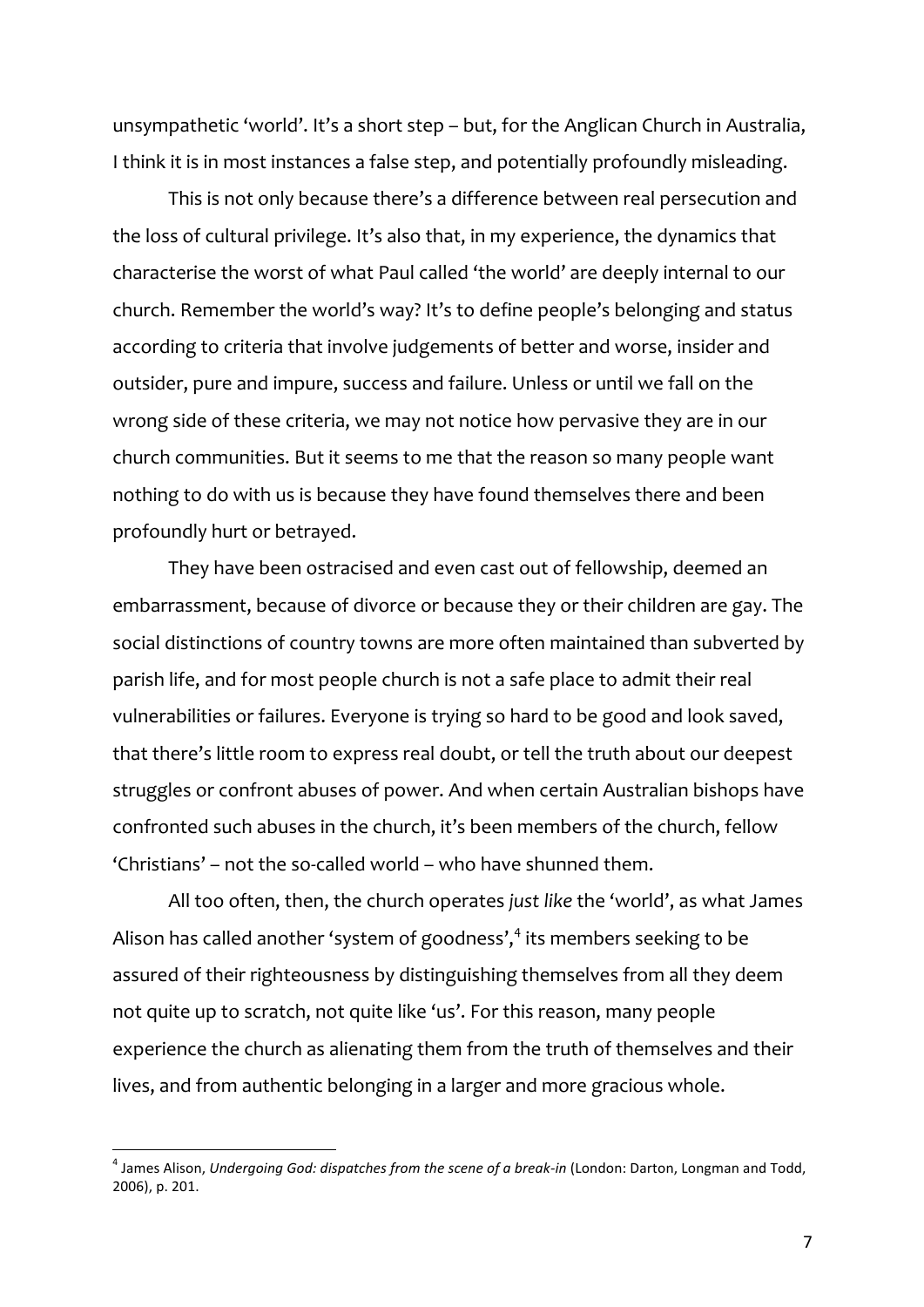I *know* this is not comfortable. And I know it's not the whole story of our communities. There are many examples of solidarity and healing, kindness, truthtelling, compassion and costly service. Individuals and congregations do seek to offer generous hospitality and welcome, and work often unnoticed in their communities, visiting the elderly, running food banks, growing in holiness and grace. But you know and I know that destructive experiences of church life like the ones I have named are not simply aberrations or exceptions to the rule. They're distressingly common. The church is very often, way too often, a judgemental, fear-driven and visibly untransformed community.

Why don't people want to hear from us? Why don't they take us seriously? I really don't believe that, for the most part, it's because our church has embodied in a radical way the counter-cultural, subversive call of the gospel and is being persecuted for it. I think the more difficult truth is that people don't, on the whole, recognise in us and in our communities the freedom and truth of Christ. They don't experience through us the possibility of *being* citizens of heaven, *their* lives sourced in a gracious, life-giving and liberating energy. So why would they join us?

John Main, the Benedictine teacher of Christian meditation has said, 'The church can only communicate what it *is* ..., what it is in the state of experiencing'. We're not called to be 'travel agents', he said, 'handing out brochures to places we have never visited'.<sup>5</sup> Which brings us to the critical question. How are we more fully to inhabit this 'far' country to which we seek to testify? How must *we* be transformed if we really are to be capable of communicating it?

#### **Join in Imitating Me**

With these questions in mind, I want to return to our passage from the letter to the Philippians. Philippians is one of Paul's 'prison' letters addressed to a community that has, he says, shared in the gospel with him 'from the first day until now' (1:5). This community has been a generous benefactor to Paul and the

<sup>&</sup>lt;sup>5</sup> John Main, *Monastery Without Walls: The Spiritual Letters of John Main* (Norwich: The Canterbury Press, 2006), p. 159.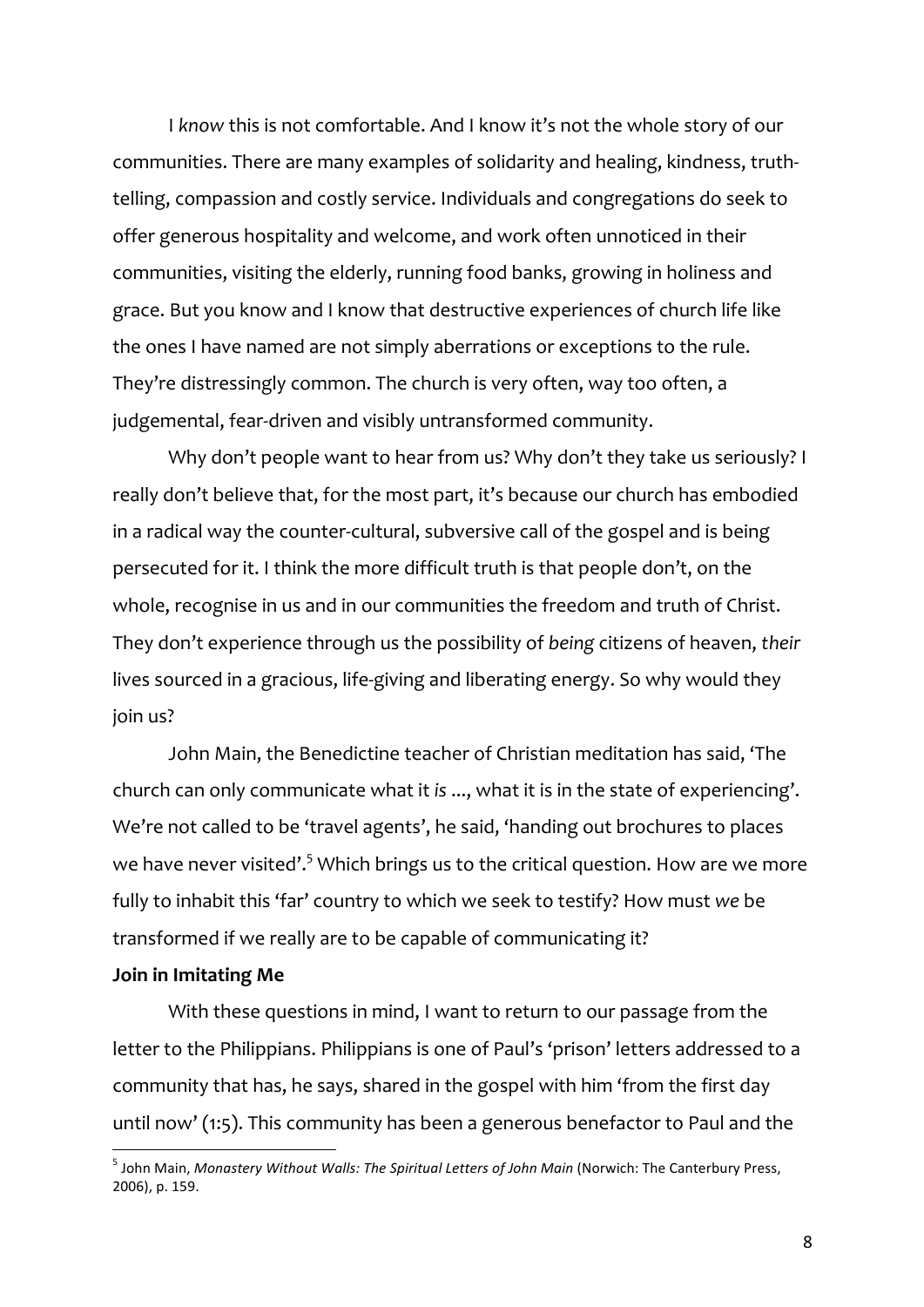letter is 'full of language indicating reciprocity in friendship'.<sup>6</sup> There seem, however, to be intimations of trouble in or around the community, or at least people about whom Paul wishes to warn his friends. In Chapter 1, for example, he urges them to 'live your life in a manner worthy of the gospel of Christ' and to be 'in no way intimidated by your opponents' (1: 27-28). Early in Chapter 3, he warns: 'Beware of the dogs, beware of evil workers; beware of those who mutilate the flesh' (3: 2). And shortly afterwards, in our passage, he speaks of the many 'who live as enemies of the cross of Christ' whose 'god is the belly' and whose 'minds are set on earthly things' (3: 18-19).

There seems to be no consensus about who these 'opponents' were, or even whether they were actually present in Philippi, threatening the community. $^7$ In fact, biblical scholar Gordon Fee suggests that while the Philippians may have suffered at the hands of the Roman citizens of their city, $^8$  Paul's main concern is with signs of internal tension or unrest in the community, which is likely to make them more susceptible to false teaching. This is why he warns them about both the law-focused 'circumcision party' ('those who mutilate the flesh') and those who interpret Christian freedom from the law as a license for lawlessness ('their minds are set on earthly things'). $^9$  This is why he reminds them so insistently of *Christ's* way and the necessity of imitating this way of humility and self-emptying, the way of the Cross.

And this is what strikes me as key for us. Only those who are united with Christ in a death like his, Paul says, will be united with him in a resurrection like his (Rom. 6: 5). The cross is the pre-eminent symbol of life utterly given over to God, life on *our* terms given up. It is the end of self-sufficiency and points to the

<sup>&</sup>lt;sup>6</sup> Gordon D. Fee, *Paul's Letter to the Philippians* (Grand Rapids, MI: William B. Eerdmans Publishing Company, 1995), p.6.

 $^7$  Charles Cousar notes that the 'practice of comparing antithethical models was a widely employed exercise recommended in the Greco-Roman schools as a rhetorical device'. Charles B. Cousar, *Philippians and Philemon* http://ebookcentral.proquest.com/lib/acu/detail.action?docID=3416773. Copyright © 2013. Westminster John Knox Press, p.78.

<sup>&</sup>lt;sup>8</sup> Fee, Paul's Letter to the Philippians, p.32.<br><sup>9</sup> Fee, Paul's Letter to the Philippians, p.33.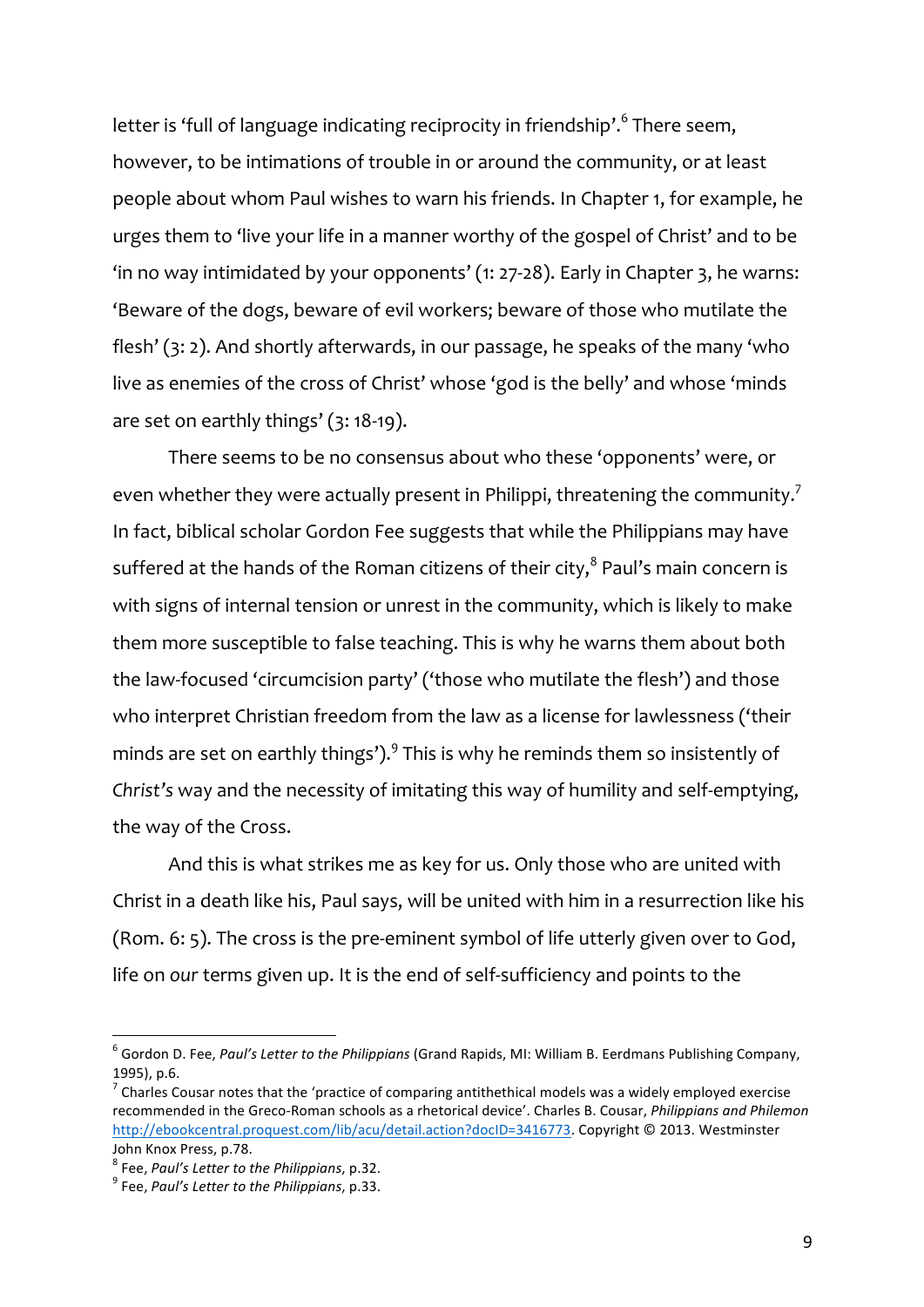passage necessary if we are to receive our lives back as gift on the other side of death, our identities sourced in God. Unless we consent to this, we remain fundamentally separate from God – seeking to secure an identity for ourselves. And until we have died, we remain dominated by the fear of death and all the forms 'death' takes in social life as humiliation, failure, irrelevance and shame.

This has profound implications for our capacity to proclaim and live the gospel. Unless we have died to the identities we seek from one another, then we're liable to remain in rivalry with one another, jostling for status and prestige – the Corinthians knew something about that. Under these conditions, it's difficult to tell the truth when it's unpopular, to stand with those who are disgraced lest we be contaminated by association, and almost impossible to give up trying to preserve our own skin. Does any of this sound familiar?

So here's the question for us. For all our professions of faith, could it be that we, as church, are living as 'enemies of the cross of Christ'? Are we resisting a necessary passage through death, proving ourselves incapable really of entrusting ourselves to the promise of resurrection? Of course, in many respects, the church as we've known it *is* dying – but we're not exactly embracing the prospect or making of this, our death a gift to the world. What might that look like, do you think? And what could it make possible?

I don't presume to have a comprehensive vision of this. But let me draw some connections between what I take to be necessary for our personal journeys of dying and rising, and what might be being asked of us as a church. The beginning is always to give up who we think we are and what we think we know about being in the world. The life of discipleship calls for more and more total selfentrustment to God, the willingness to 'follow' without knowing where we're going or what it will mean.

Dietrich Bonhoeffer wrote powerfully about Jesus calling Levi, in Mark's gospel. The text says: 'As he was walking along, he saw Levi son of Alphaeus sitting at the tax booth, and he said to him, "Follow me". And he got up and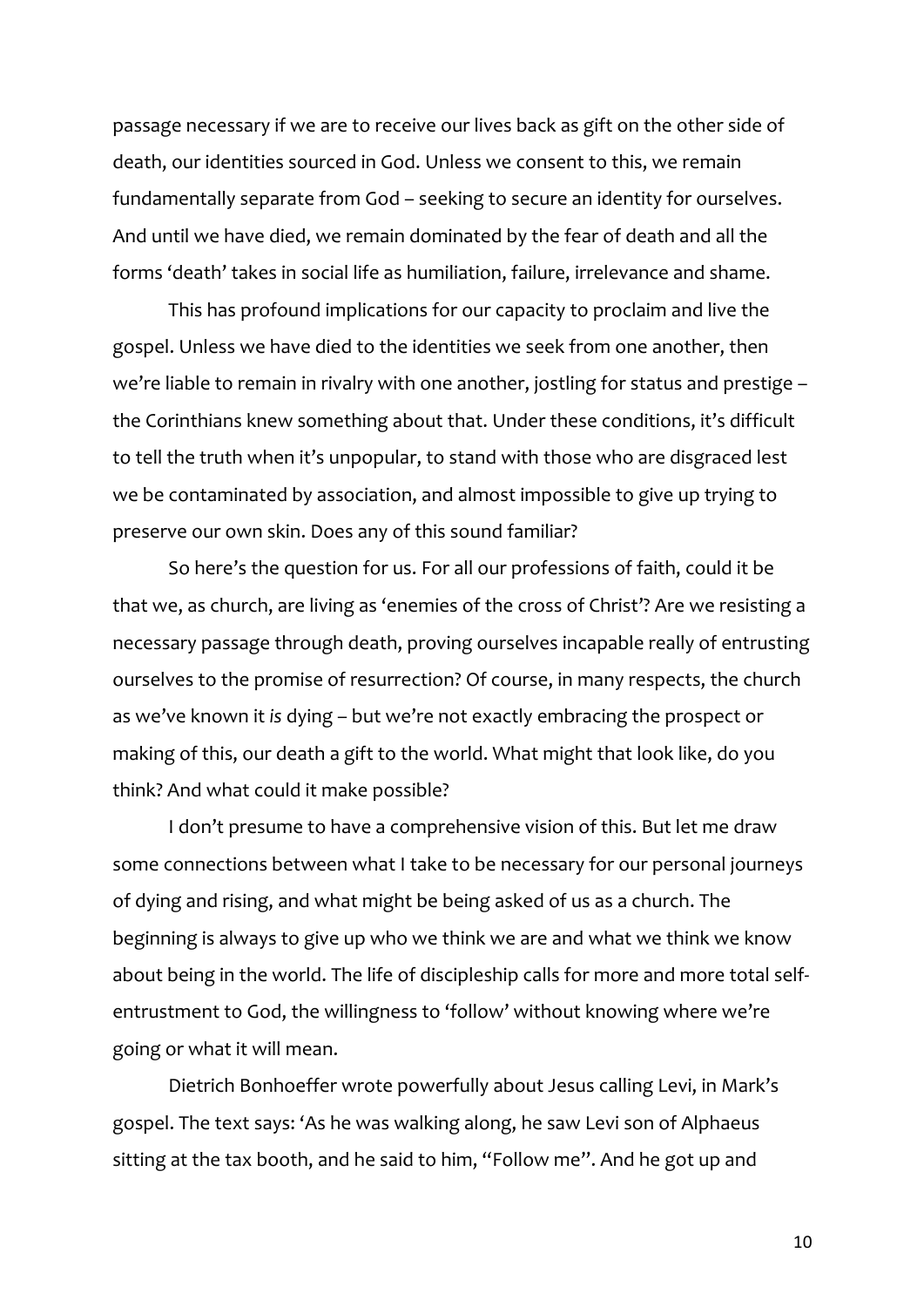followed him'. (Mk 2:14) Bonhoeffer comments: 'And what does the text inform us about the content of discipleship? Follow me, run along behind me! That is all. To follow in his steps is something which is void of all content. It gives us no intelligible programme for a way of life, no goal or ideal to strive after. It is not a cause which human calculation might deem worthy of our devotion, even the devotion of ourselves. What happens? At the call, Levi leaves all that he has – but not because he thinks that he might be doing something worthwhile, but simply for the sake of the call'.<sup>10</sup> Discipleship in essence is about living responsively, or as Thomas Merton put it – 'living as listeners', $11$  handing ourselves over without remainder to the call we hear.

What might this mean in practice for a parish community, a theological college, a diocese? First, I believe, it involves being called back to radical, selfsurrendering prayer. Not just 'saying our prayers'. I mean as leaders of communities regularly and deeply handing ourselves and our ministries over, and encouraging others in this same practice. And this requires taking seriously our need to be growing and maturing, facing our shadow and unhealed memories. Christian life is not essentially about conformity to a moral ideal. It's a risky process of being transformed by grace – from one degree of glory to another. Only our participation in *this* process gives us anything to say to our contemporaries, many of whom are seeking for life in the Spirit but readily recognize the difference between real wisdom and authority (on the one hand), and mere piety and religious platitudes (on the other). In this context, radical, selfsurrendering prayer can involve committing to practices such as spiritual direction, supervision and reflection – processes that *awaken* us to the depths of our own need of healing, repentance and reconciliation, and expand our capacity to be responsible for what is not yet deeply transformed in us.

So, self-surrendering prayer. Second, we start where we are. It's not as if we have to rush off elsewhere – it'll unfold from here. Doing the things we can see

<sup>&</sup>lt;sup>10</sup> Dietrich Bonhoeffer, *The Cost of Discipleship* (New York: Touchstone Books, 1995), p.58. <sup>11</sup> Thomas Merton. 'The Quickening of John the Baptist'.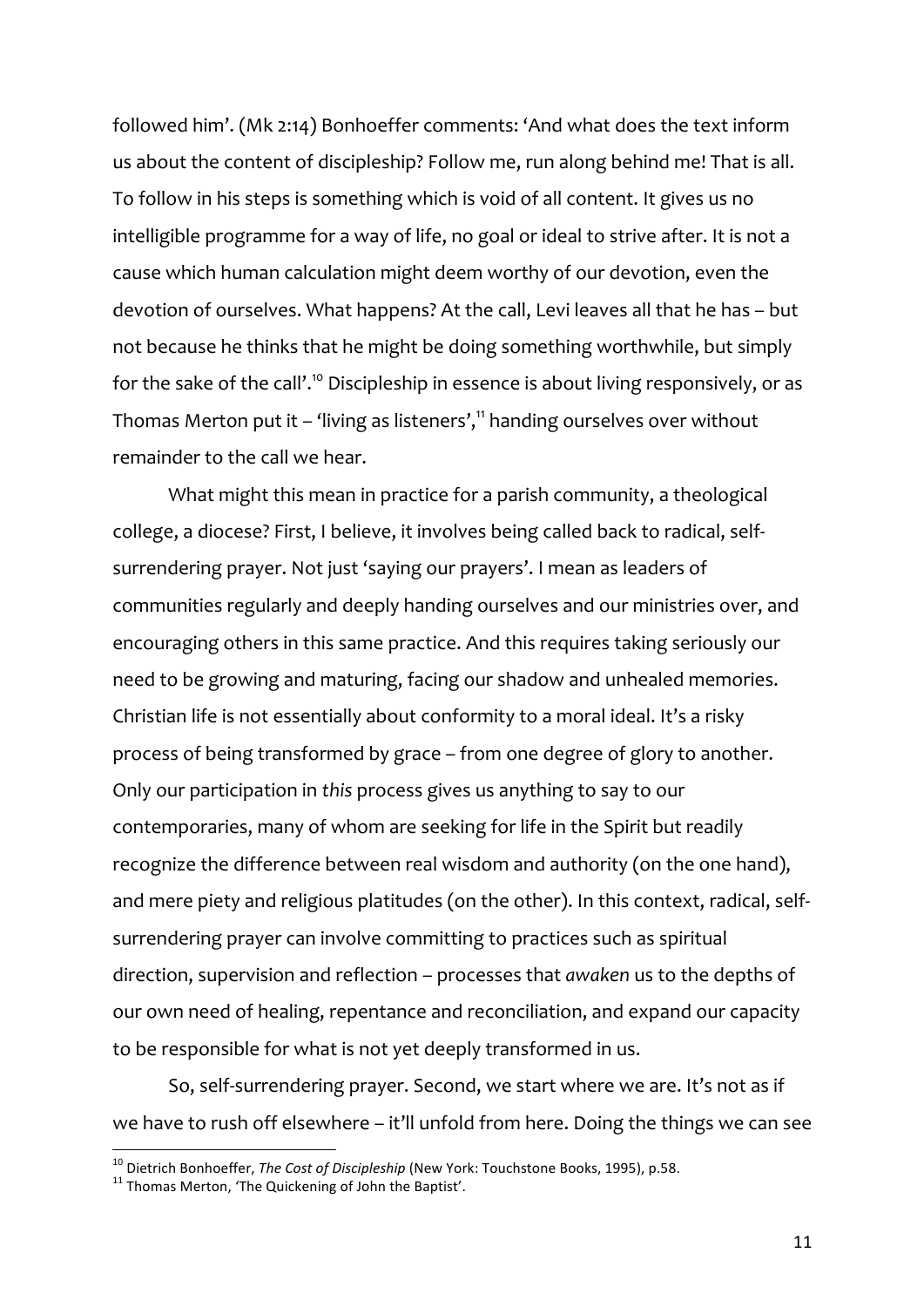to do, we take the next step in our context and ministry as prayerfully and conscientiously as we can. We offer welcome, speak the truth, we practice generosity, deepen our solidarity, we celebrate and give thanks.

And third, we practice giving up being anxious about the future and where it's all going. We relax. Of course, we notice trends, try new things, exercise our imaginations, explore possibilities. In the next talk, I will say some more about this. But what matters is the spirit in which all this happens. When we take new initiatives desperately hoping this one might save our skin or turn our fortunes, then they are already infected by fear and the whiff of death. There's no freedom, no joy. English philosopher and novelist Iris Murdoch said that acceptance of our mortality is the condition of true goodness. Really to be good is to be good 'for nothing' or, as Meister Eckhart so strikingly said, 'to live without a why'. This doesn't mean we pay no attention to consequences. It just means that what we do, freely, not compulsively – because as best we have discerned it, this is what we are called to. The rest is up to God. It's this for-nothingness, this 'gift' quality of our lives and ministry that signals our freedom from the fear of death and threat. It's this that creates space for others to be and for new life to dawn, to breathe.

### **Conclusion**

Rowan Williams has said that 'a true enterprise of evangelisation will always be a re-evangelisation of ourselves as Christians also, a rediscovery of why our faith is different, transfiguring – a recovery of our own new humanity'. Indeed, he says, unless our evangelisation can open the door to being more fully, freely and joyfully alive, then it 'will run the risk of trying to sustain faith on the basis of an untransformed set of human habits – with the all too familiar result that the Church comes to look unhappily like so many purely human institutions, anxious, busy, competitive and controlling'.<sup>12</sup>

But our citizenship, says Paul, is in heaven. And if we know this, if we realise it, we will no longer be run by the fear of failure or marginalisation, no longer

 $12$  Rowan Williams, 'Address to the Synod of Bishops on The New Evangelization for the Transmission of the Christian Faith', Rome, October 2012, s.15.